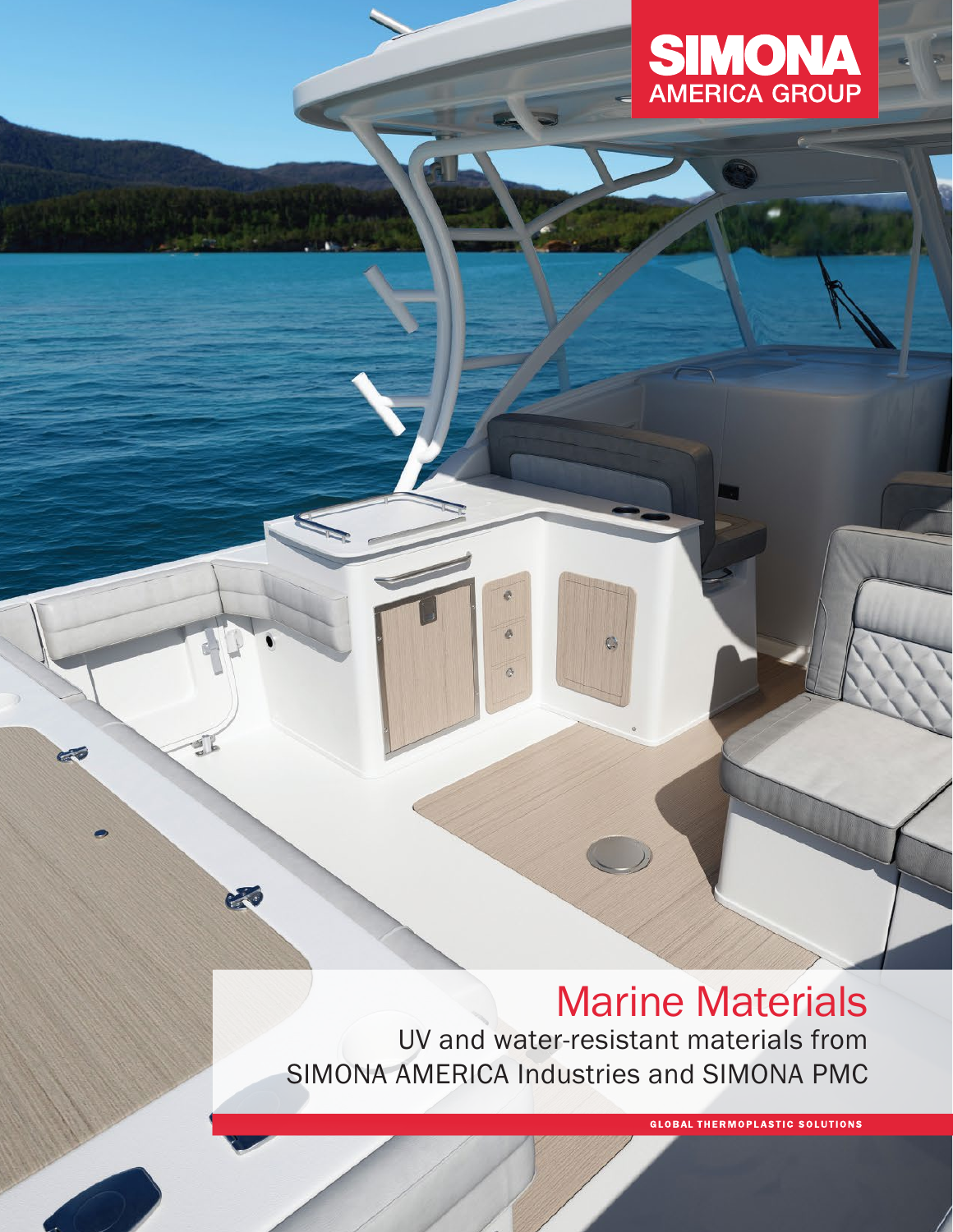### **HDPF** SIMONA AMERICA Industries



With decades of experience in extrusion of exterior grade polymers, SIMONA AMERICA Industries produces multiple grades of HDPE for marine applications.



### BOATBOARD® Solid Color Matte HDPE

Used for boat parts such as instrument panels, doors, hatches, well covers and other components, this tough, UV resistant sheet withstands long term exposure to intense sun, salt water and rigorous use. This also makes it ideal for outdoor patio, poolside and marina cabinetry, furniture and accessories. Its stain resistance, easy-to-clean matte surface and wide spectrum of integral colors further assure long lasting appearance and functionality.

#### **Colors**

- Polar White
- Bright White
- Dolphin Gray
- Glacier Gray
- Seafoam
- Sandshade
- **Brown**
- Black
- Custom colors with MOQs

### Configurations

- Sheet size: 48 x 96 in. (1,372 x 2,440 mm)
- Gauges:  $1/4$ ,  $3/8$ ,  $1/2$ ,  $3/4$ ,  $1.0$  in. (6.4, 9.5, 12,7, 19.0, 25.4 mm)



### Polygrain® Woodgrain HDPE

Polygrain® offers the beautiful appearance of wood with the performance advantages of a marine-grade HDPE. This material sets the high bar for its combination of long-term performance, durability, appearance and fabrication ease and consistency. Unlike wood, Polygrain won't delaminate, rot, swell, or splinter, and its integral colors hide scratches and marring that ruins painted surfaces. Like BOATBOARD, Polygrain works well with standard woodworking equipment and it maintains exceptional flatness and dimensional stability for high quality finished parts.

#### **Colors**

- Northeastern Walnut
- Susquehanna Gray
- Olyphant Oak
- **Blakely Birch**
- Custom colors with MOQs

### Configurations

- Sheet size:  $48 \times 96$  in.  $(1,372 \times 2,440$  mm)
- Gauges: 1/2, 3/4 in. (12.7, 19.0 mm)

### Additional SIMONA HDPE Grades

- Polytone® single and multi-color HDPE
- BOATBOARD<sup>®</sup> Lightweight
- BOATBOARD<sup>®</sup> Anti-slip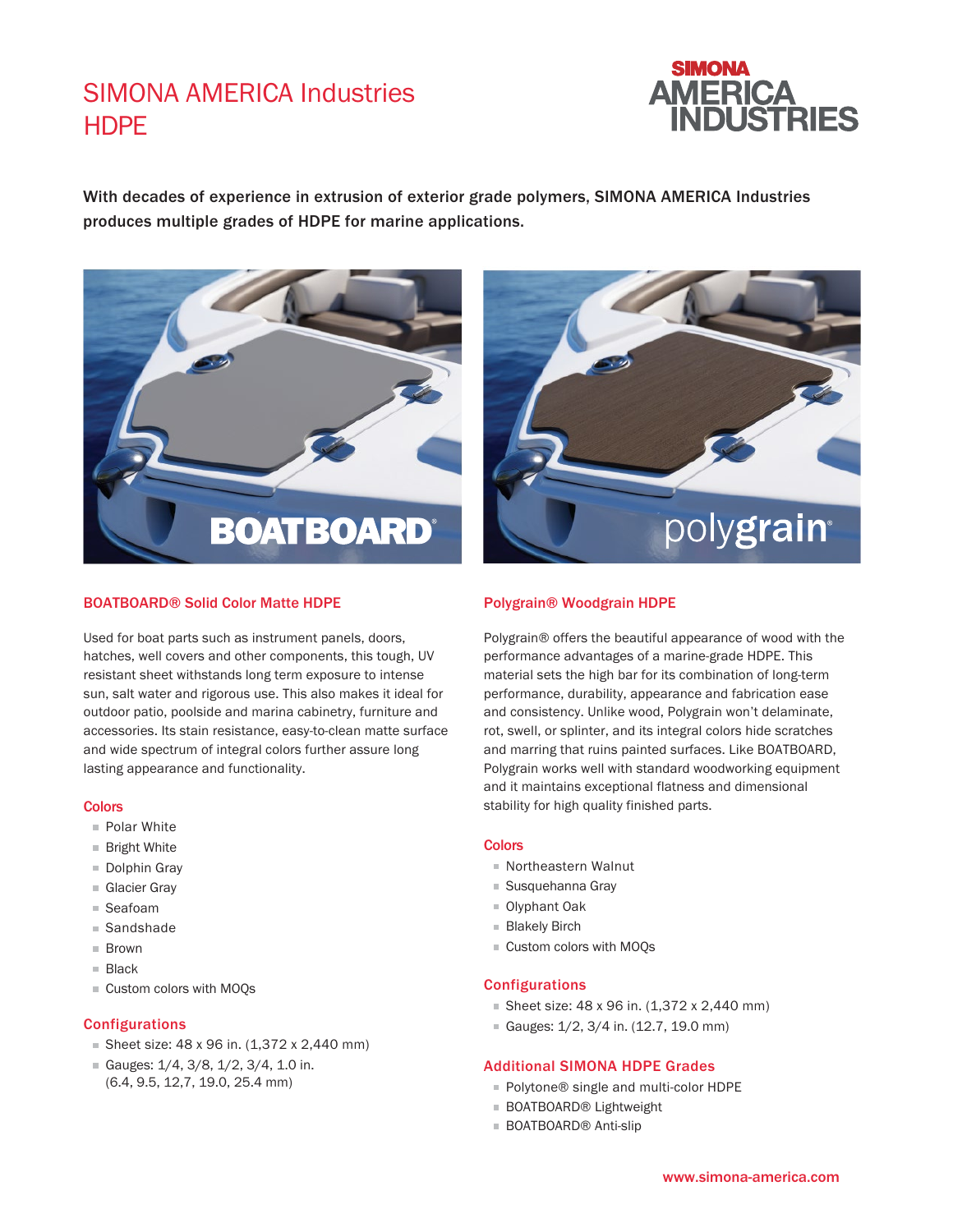### SIMONA PMC TPO, ABS, ASA, Soft-touch



SIMONA PMC offers a wide range of products and engineered solutions that provide the weather-ability and UV resistance required for marine applications.





### OneStep® Vinyl/ABS

This unique, thermoformable sheet is made up of a vinyl foam composite with a leather texture, laminated over ABS to create a piece at mimics typical hand-wrapped parts. This innovative material can drastically decrease your production time and labor by eliminating the step of hand-wrapping vinyl over a thermoformed part. It has a sophisticated look and feel while also providing the lasting durability required for a high-performance lifestyle.

### SOFTFLEX® ASA/ABS

This material is made up of a coextruded styrenic system that offers the weather-ability and chemical resistance of ASA combined with the versatility of ABS. The high elastomer content of the ASA cap provides an ultra low gloss look and a soft-touch feel that makes it ideal for multiple interior and exterior boat applications.

### **Colors**

- Tan, Prairie Tan
- Med. Neutral, Bone, White
- Graphite, Charcoal
- Slate Gray, Blue Gray, Med. Gray
- Black (FX), Black (MC)
- Dark Portland
- Med. Dark Pewter
- Mocha

### Additional PMC Material Options

- Acrylic ABS
- Exultra® Soft-touch TPO
- PremierCap<sup>®</sup> pTPO
- High Gloss TPO
- ONTEX<sup>®</sup> TPO
- StrataGem® SMR